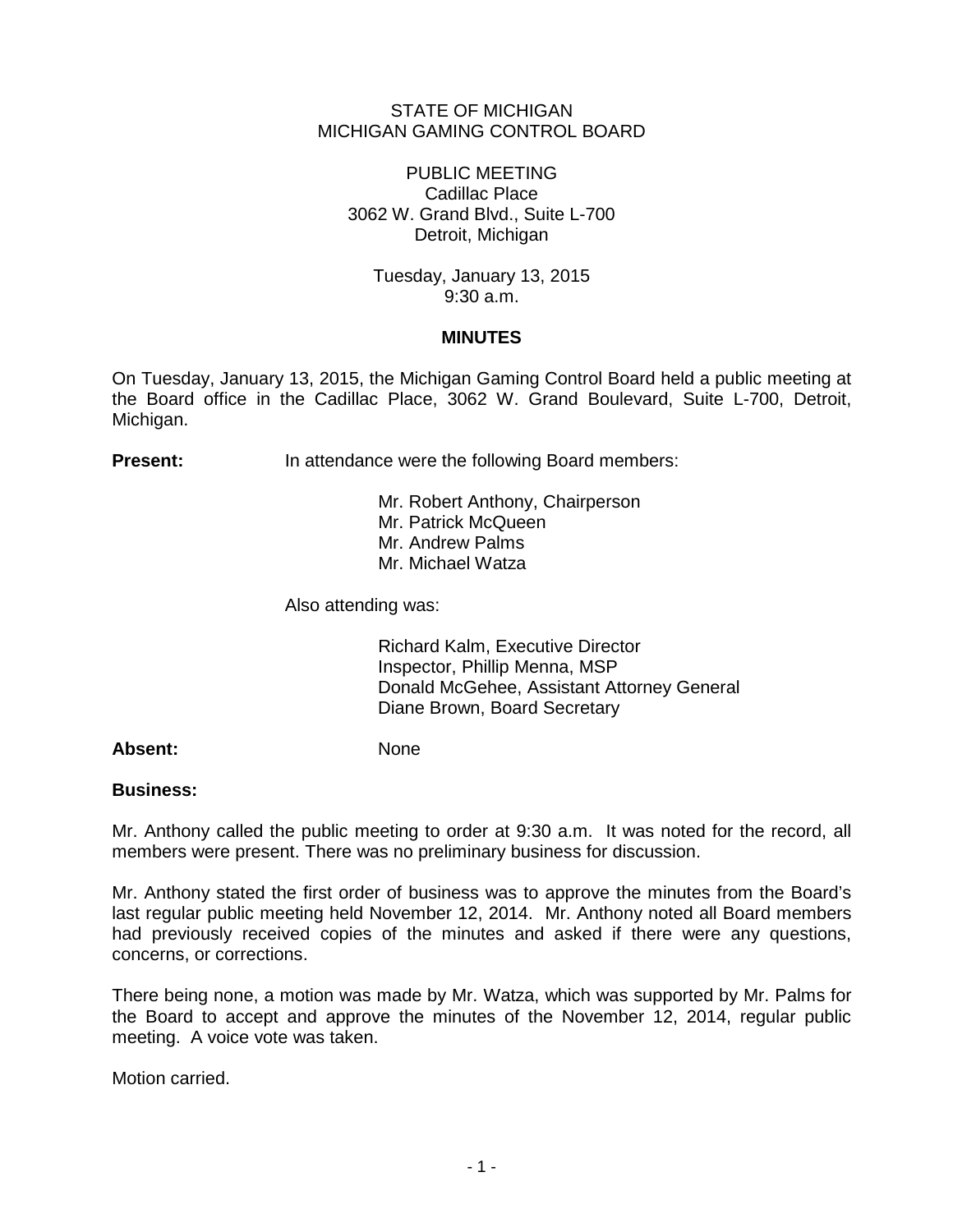Due to the time constraints of several Board Members, Mr. Anthony stated Mr. Kalm's report would be presented at the end of the meeting.

Next order of business was the request for Board approval of proposed Resolution 2015-01 regarding vendor exemption thresholds and waivers from supplier licensing. Mr. Kalm informed the Board the MGCB has been listening to the casinos and is "trying to promote a more business-friendly environment." The Resolution is an attempt to accomplish this. Mr. Kalm mentioned this would be reviewed from time to time in the future if the need arises.

There were no questions from Board Members, therefore, Mr. Palms put forth a motion for approval which was supported by Mr. McQueen. A voice vote was taken.

### Motion carried.

Next, the Board considered for approval the recommendations of the Executive Director and the Licensing & Investigations Division's staff regarding the 231 Level 1 and 2 occupational license applications.

There being no questions from Board members, it was moved by Mr. Watza and supported by Mr. Palms that the Board enter an Order accepting and adopting the recommendations of the Executive Director and the Licensing & Investigations Division's staff for the pending 231 Level 1 and 2 occupational license applications. A voice vote was taken.

### Motion carried.

The next agenda item was consideration of the pending supplier license applications of Blue Sky Marketing Group, LTD; Cadillac Travel, Inc.; and G&A Baking Company, LLC.

There were no questions from Board members. A motion was made by Mr. McQueen and supported by Mr. Watza that the Board enter Orders finding and concluding the applicants are eligible and suitable for licensure and accordingly, grant the requests. A voice vote was taken.

### Motion carried.

Next agenda item was consideration of the pending supplier license renewal applications of Ainsworth Game Technology Limited; American Gaming and Electronics, Inc.; Colasanti Construction Services, Inc.; Detroit Spectrum Painters, Inc.; Guideline Mechanical, Inc.; IGT; JJSV Enterprises d/b/a Pizzapapalis Taverna; KayWaZee Installations, Inc.; LaBelle Electric Services, Inc.; Master Craft Carpet Service, Inc. d/b/a Master Craft Floors; Midwest Game Supply; Northern Lakes Seafood and Meats, LLC; RAM Construction Services, Inc; Rhiannon Creations d/b/a/ Body Bliss; and WMS Gaming, Inc. Mr. Anthony noted for the record Ainsworth Game Technology Limited also included the suitability of new Key persons Michael Farrell Dreitzer, Colin John Henson, and David Hugh MacIntosh. With respect to IGT, the report also included the suitability of key persons Joseph Anton Sigrist and Eric Fitzrobert Brown. WMS Gaming included suitability of new Key persons, John Berard Sarno, James Robert Metcalfe, Debra Golding Perelman, and Michael Gavin Isaacs.

There being no questions from Board members, a motion was made by Mr. Palms and supported by Mr. McQueen that the Board enter Orders finding the above-listed suppliers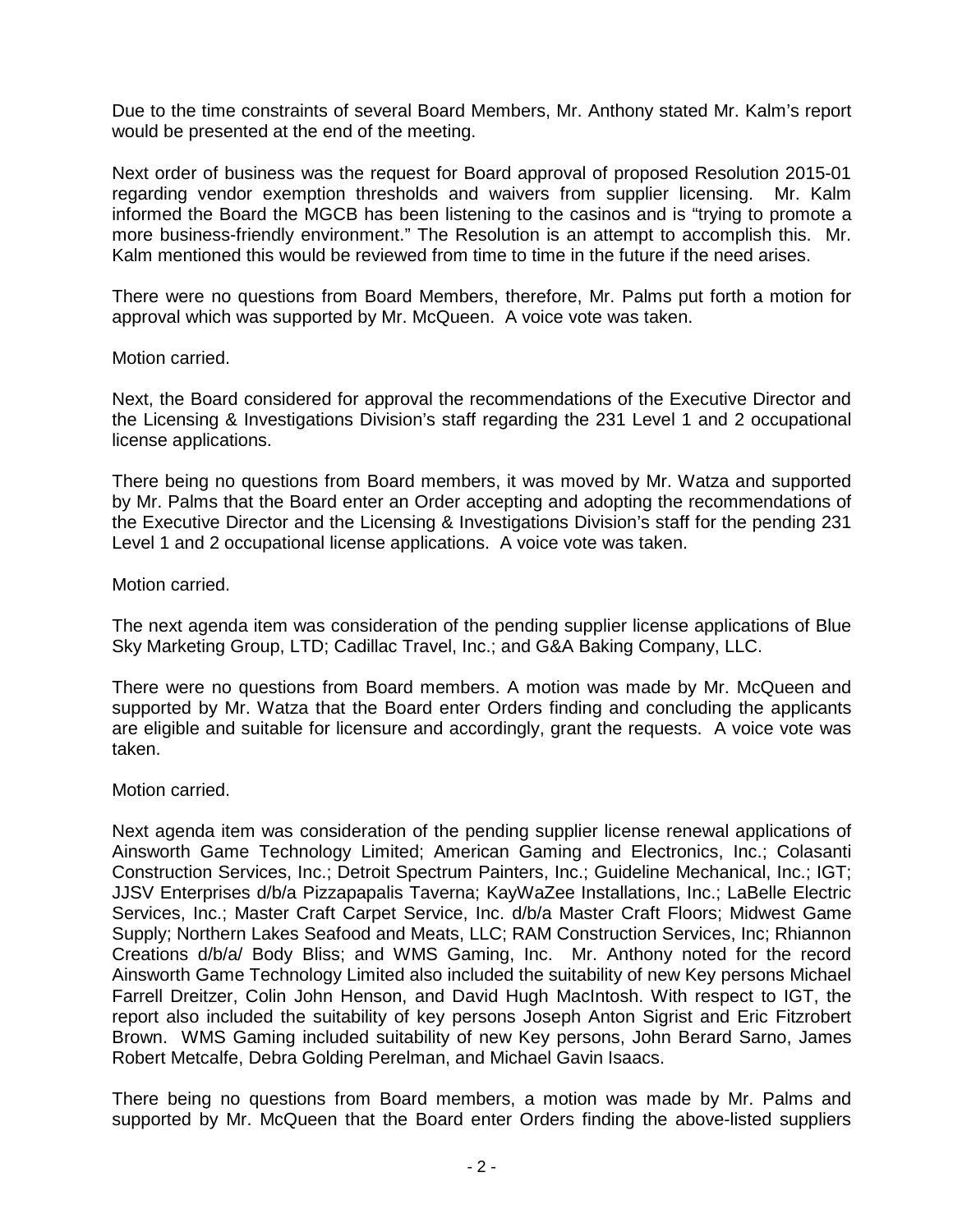and their qualifiers eligible and suitable for license renewal and, accordingly, grant the requests for a new one-year period. A voice vote was taken.

### Motion carried.

The next agenda item was to consider the proposed Transfers of Interest in Socios Holdings, Inc. and US Foods, Inc. There were no questions from Board Members. A motion was made by Mr. Watza and supported by Mr. Palms that the Board approve the proposed transfers. A voice vote was taken.

# Motion carried.

Next on the agenda was to consider the Acknowledgement of Violation (AOV) of supplier licensee, Wing Construction (Wing). Assistant Attorney General Thomas Nafso summarized the violation for the Board. Mr. Nafso stated the AOV consisted of three counts for violation of acquiring goods and/or services in excess of \$5,000 from not holding a supplier's license or an exemption in violation of Resolution 2009-01 and four counts violating the higher threshold of \$15,000 in Resolution 2012-01 which superseded Resolution 2009-01. Wing agreed to a fine of \$5,000 with \$2,500 being held in abeyance to be waived if Wing does not violate the Board's Act, Rules, or Resolutions in the next 12 months.

Wing Construction did not have a representative present for the meeting.

There being no questions from Board Members, Mr. McQueen put forth a motion to accept the Acknowledgement of Violation as proposed which was supported by Mr. Watza. A voice vote was taken.

### Motion carried.

The next agenda item involved a Proposal for Decision of occupational licensee, Angela Shanks. Ms. Shanks worked as a dealer at MGM Detroit and was suspended for a five-day period in June 2014 for exposing her "hole" card during a game of Blackjack. Assistant Attorney General Thomas Nafso outlined the details of the matter. During MGCB's investigation of this matter it was discovered Ms. Shanks had falsified her application for an occupational license by answering "no" where it asks if you have ever been employed in another jurisdiction in the gaming industry. Several other issues were discovered during the investigation and in September 2014, a hearing was held before the Administrative Law Judge regarding revocation of her occupational license. The Administrative Law Judge recommended her license remain suspended pending Board decision of revocation. Ms. Shanks' representative, Steven Rideout, spoke on behalf of Ms. Shanks. Following statements from Mr. Nafso and Mr. Rideout, the Board decided to continue Ms. Shanks' suspension for the duration of her license which ends December 2015. A motion was put forth by Mr. McQueen and supported by Mr. Palms. A voice vote was taken.

Motion carried.

A second Proposal for Decision was also on the agenda regarding occupational licensee Raman Atto. Mr. Atto held a level two occupational license and was employed as a dealer at Greektown. Mr. Atto's occupational license was summarily suspended on June 19, 2014, when it was discovered he was part of an ongoing investigation regarding unemployment and